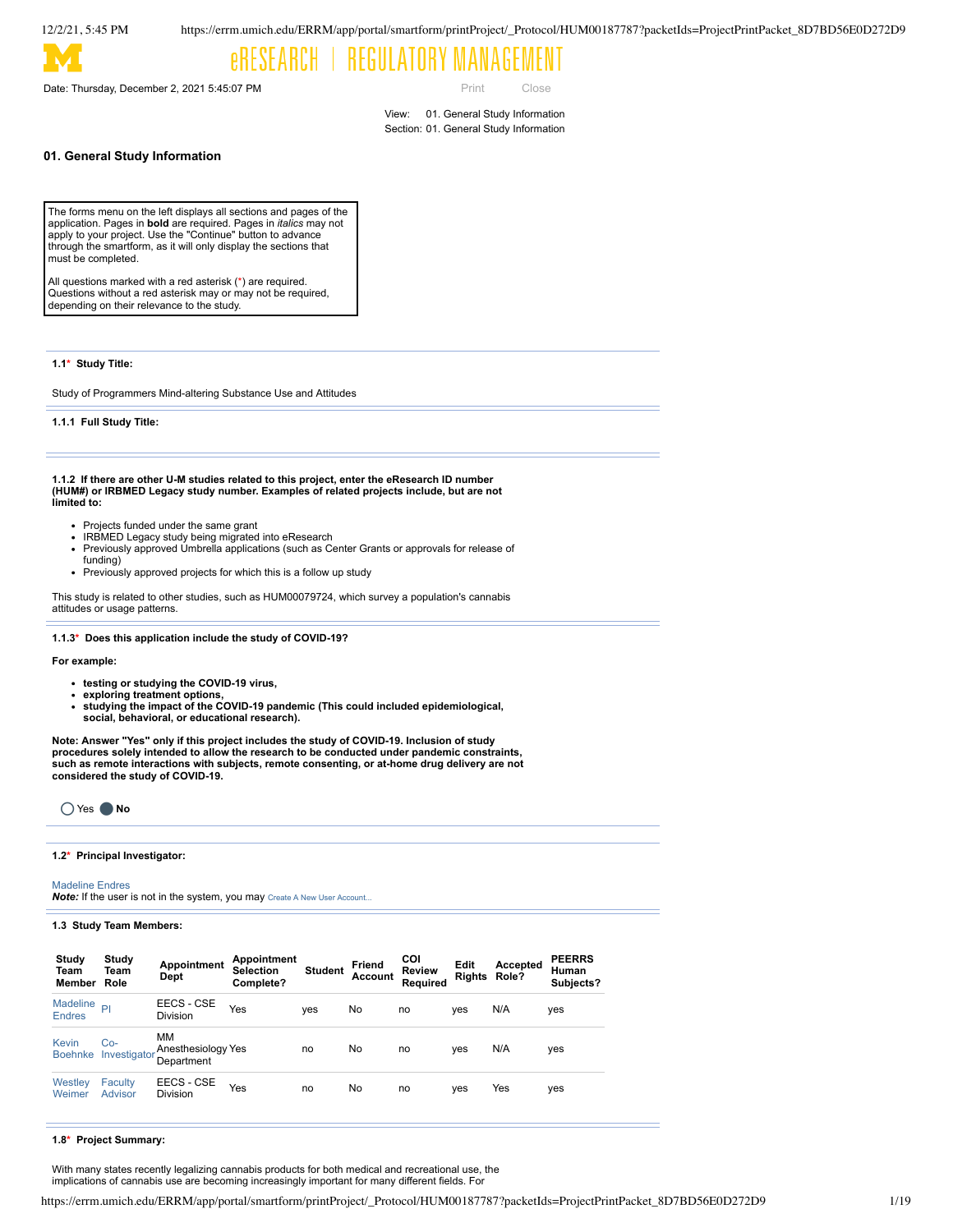computer programmers in particular, for example, there have been reports that federal agencies are unable to recruit enough programmers due to drug-test-based requirements. To the best of our knowledge, however, there is not yet a systematic look into cannabis use patterns and attitudes among software engineers.

In this study, we aim to survey computer programmers to investigate attitudes and usage patterns of<br>cannabis products, both in general and when doing programming-related tasks in particular. Our main<br>questions include how employees or between public and private sector programmers. We are also interested in if and why people use cannabis while programming. This study will be conducted using an online, anonymous, confidential survey (Qualtrics) and will be shared by posts on programming related forums and such as subreddits (e.g. r/SoftwareEngineering, r/programming), social media posts, a list of emails of currently declared computer science students at the University of Michigan, and through word of mouth. This survey will take participants 15-30 minutes to complete. At the end of the survey, participants will be given a link to a form on a separate platform where they can optionally enter a drawing for one of five \$100 awards.

#### **1.9\* Select the appropriate IRB:**

Health Sciences and Behavioral Sciences

**1.10\*** *Estimated* **Study Start Date (Not required for IRBMED): (mm/dd/yyyy)**

4/1/2020

**1.11\*** *Estimated* **Duration of Study:**

1 year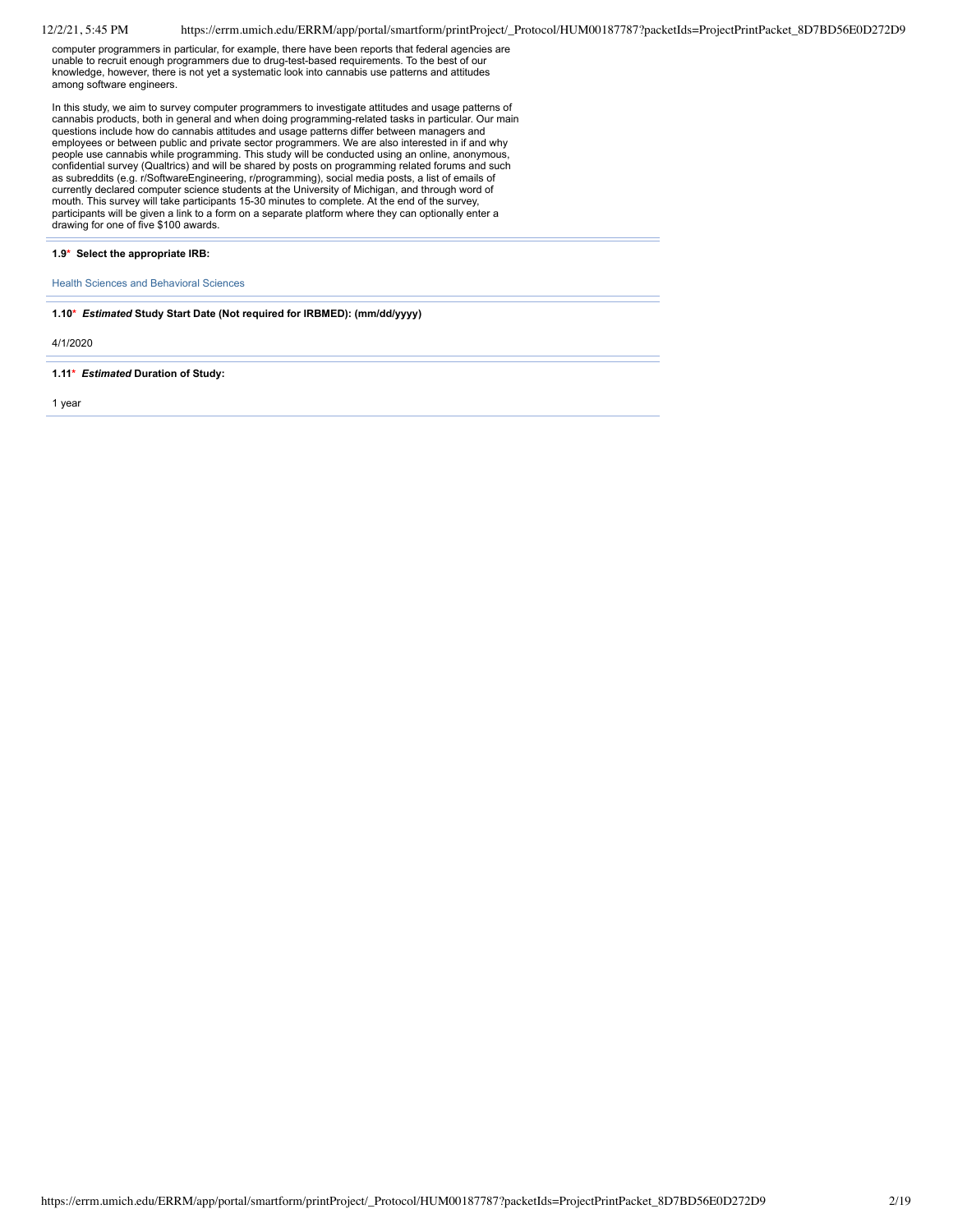View: VIEW000072\_customAttributes.\_attribute186\_Study Team Detail Section: 01. General Study Information

## **Study Team Detail**

#### **1.4 Team Member:**

Madeline Endres

Preferred email: endremad@umich.edu Business phone Business address: EECS - CSE Division 2260 Hayward 48109-2121

#### **1.5 Function with respect to project:**

PI

**1.6 Allow this person to EDIT the application, including any supporting documents/stipulations requested during the review process:**

Yes

**Credentials: Required for PI, Co-Is and Faculty Advisors**

**Upload or update your CV, resume, or biographical sketch.**

**Name Version**

 $\mathcal{L}$  Resume(0.03) 0.03

#### **Conflict of Interest Detail: Required for all roles except Administrative Staff**

**Current Disclosure Status in M-Inform:** *This study team member has not yet disclosed in M-Inform.*

#### **D1 Do you or your** family members **have an** outside activity, relationship, or interest **with a** non-UM entity**, where the non-UM entity:**

- Provides financial or non-financial support for this project;
- Supplies a product used in this project (e.g., an app, device, compound, drug, software, survey, evaluation) either for free or at a cost (e.g., purchased);
- Holds an option or license to intellectual property used in this project (e.g., a device, compound, drug, software, survey, evaluation, code, data, schematics, algorithms) that you or your family member developed;
- Will perform work on this project (e.g., subcontract, service agreement, unfunded agreement);  $\bullet$
- or Has a financial stake in the outcome of this research?  $\ddot{\phantom{a}}$

No

D2 If "Yes" to the question above, provide the name of the outside entity or entities and a brief **description of the interest/relationship(s):**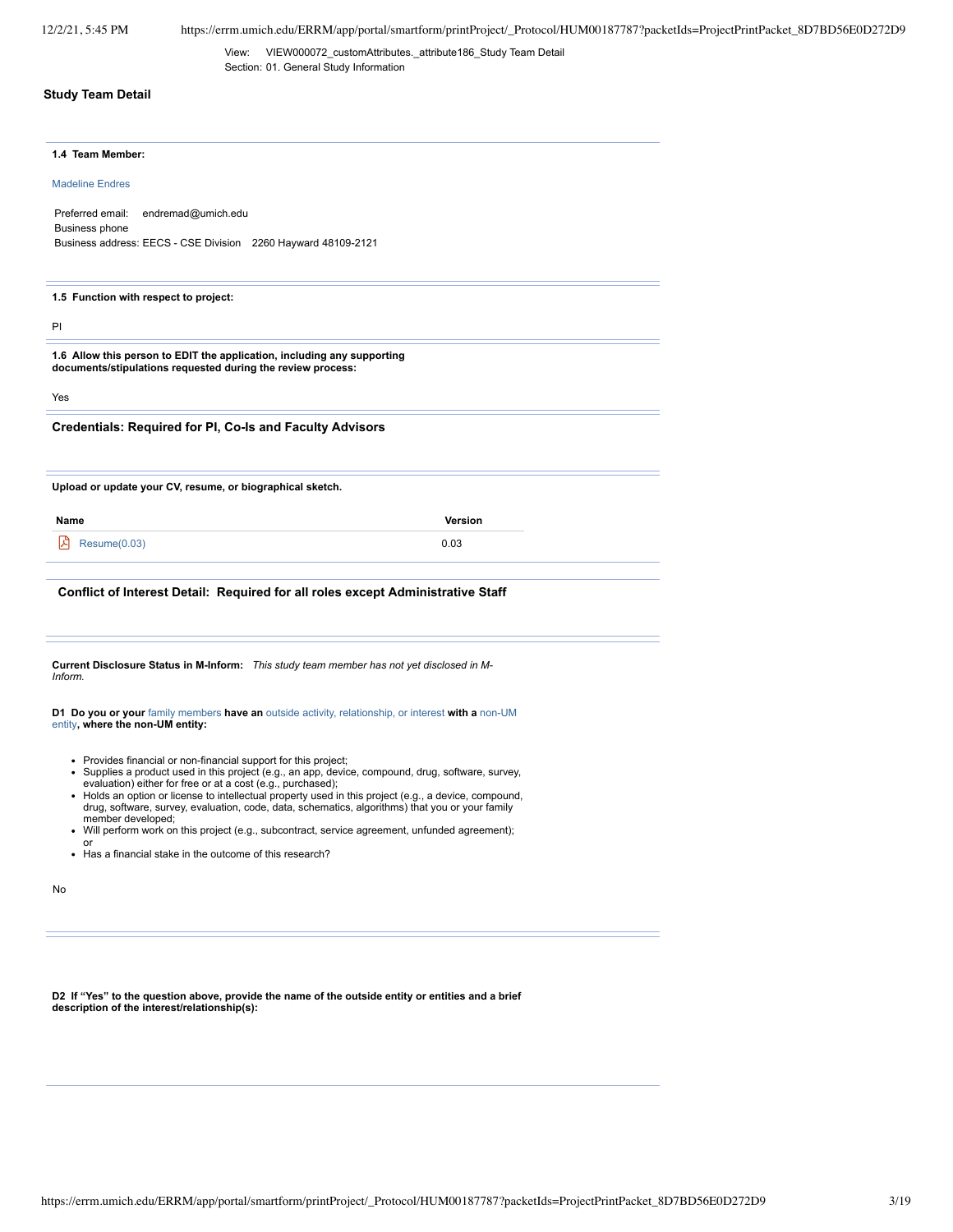View: VIEW000072\_customAttributes.\_attribute186\_Study Team Detail Section: 01. General Study Information

## **Study Team Detail**

|  | 1.4 Team Member: |  |  |
|--|------------------|--|--|
|--|------------------|--|--|

#### Kevin Boehnke

Preferred email: kboehnke@umich.edu Business phone 734-996-6963 Business address: Anesthesiology 24 Frank Lloyd Wright Lby M3100 48109-5737

#### **1.5 Function with respect to project:**

Co-Investigator

**1.6 Allow this person to EDIT the application, including any supporting documents/stipulations requested during the review process:**

Yes

**1.7 Include this person on all correspondences regarding this application: (Note: This will include all committee correspondence, decision outcomes, renewal notices, and adverse event submissions.)**

No

**Credentials: Required for PI, Co-Is and Faculty Advisors**

**Upload or update your CV, resume, or biographical sketch.**

| Name                  | Version |
|-----------------------|---------|
| 角<br>Boehnke CV(0.05) | 0.05    |

#### **Conflict of Interest Detail: Required for all roles except Administrative Staff**

**Current Disclosure Status in M-Inform:** *This study team member has disclosed outside interest(s) or relationship(s) in M-Inform.*

**D1 Do you or your** family members **have an** outside activity, relationship, or interest **with a** non-UM entity**, where the non-UM entity:**

- Provides financial or non-financial support for this project;
- Supplies a product used in this project (e.g., an app, device, compound, drug, software, survey, evaluation) either for free or at a cost (e.g., purchased);
- Holds an option or license to intellectual property used in this project (e.g., a device, compound, drug, software, survey, evaluation, code, data, schematics, algorithms) that you or your family member developed;
- Will perform work on this project (e.g., subcontract, service agreement, unfunded agreement); or
- Has a financial stake in the outcome of this research?

No

D2 If "Yes" to the question above, provide the name of the outside entity or entities and a brief<br>description of the interest/relationship(s):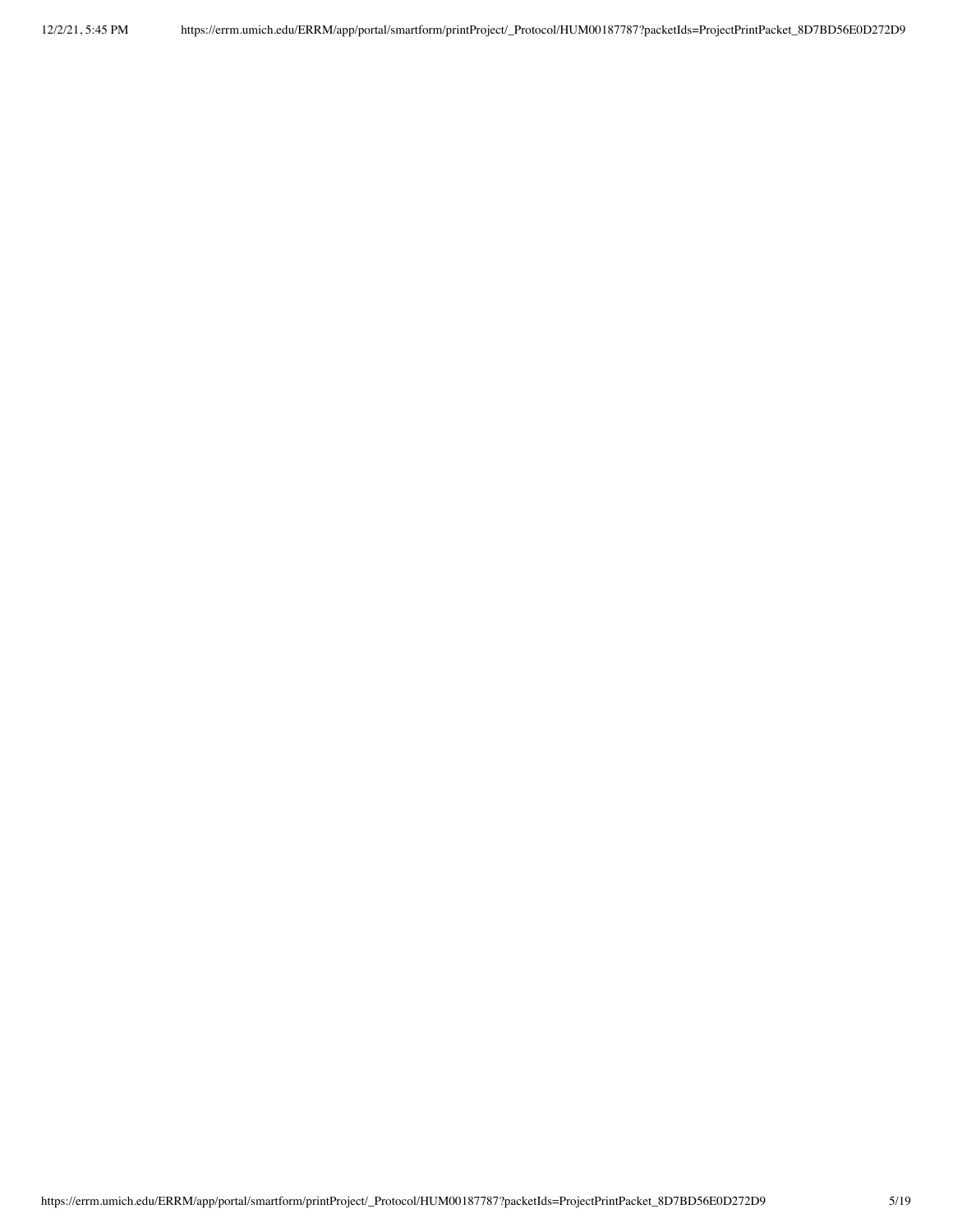View: VIEW000072\_customAttributes.\_attribute186\_Study Team Detail Section: 01. General Study Information

## **Study Team Detail**

# **1.4 Team Member:** Westley Weimer Preferred email: weimerw@umich.edu Business phone 734-615-9916 Business address: EECS/CSE 4636 Beyster 48109-2121 **1.5 Function with respect to project:** Faculty Advisor **1.6 Allow this person to EDIT the application, including any supporting documents/stipulations requested during the review process:** Yes **Credentials: Required for PI, Co-Is and Faculty Advisors Upload or update your CV, resume, or biographical sketch. Name Version**  $\beta$  Westley Weimer Full CV(0.01) 0.01 **Conflict of Interest Detail: Required for all roles except Administrative Staff Current Disclosure Status in M-Inform:** *This study team member has indicated in M-inform that they do not have any outside interests to disclose.* **D1 Do you or your** family members **have an** outside activity, relationship, or interest **with a** non-UM entity**, where the non-UM entity:**

- Provides financial or non-financial support for this project;
- Supplies a product used in this project (e.g., an app, device, compound, drug, software, survey, evaluation) either for free or at a cost (e.g., purchased);
- Holds an option or license to intellectual property used in this project (e.g., a device, compound, drug, software, survey, evaluation, code, data, schematics, algorithms) that you or your family member developed;
- Will perform work on this project (e.g., subcontract, service agreement, unfunded agreement);  $\bullet$
- or Has a financial stake in the outcome of this research?  $\ddot{\phantom{a}}$

No

D2 If "Yes" to the question above, provide the name of the outside entity or entities and a brief **description of the interest/relationship(s):**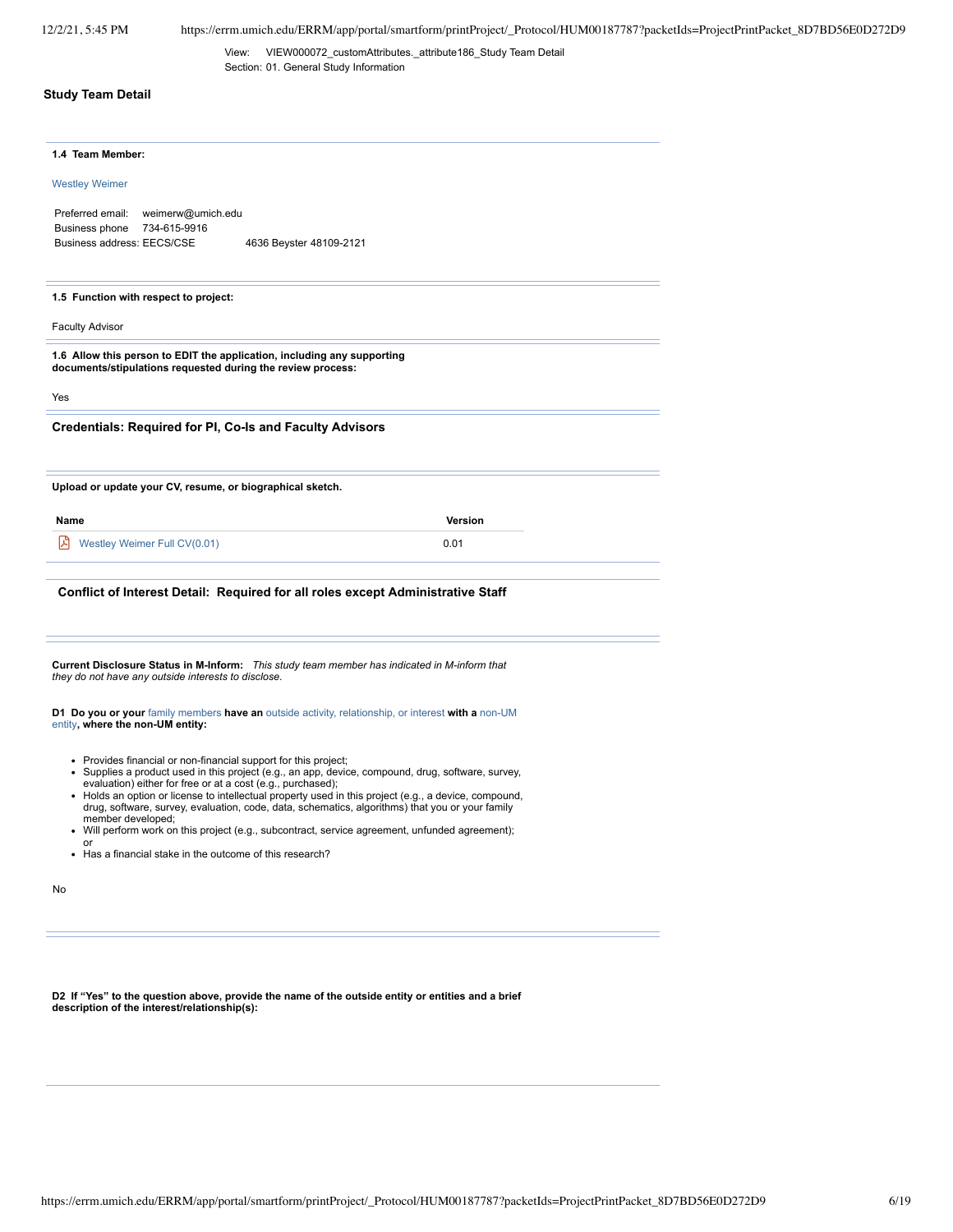View: 01-1. Application Type Section: 01. General Study Information

## **01-1. Application Type**

**1-1.1\* Select the appropriate application type.**

|    | <b>Application Type</b>                                                                                                                  | <b>Description</b>                                                                                                                                                                                                                                                                                                                                    |
|----|------------------------------------------------------------------------------------------------------------------------------------------|-------------------------------------------------------------------------------------------------------------------------------------------------------------------------------------------------------------------------------------------------------------------------------------------------------------------------------------------------------|
|    |                                                                                                                                          | Studies that involve either or both of the<br>following:                                                                                                                                                                                                                                                                                              |
| ∣✓ | Human Subjects research<br>involving interaction or<br>intervention (formerly Standard,<br>non-exempt research project - or<br>- Exempt) | • Interaction, including communication or<br>interpersonal contact between investigator<br>and subject<br>• Intervention, including both physical<br>procedures by which information or<br>biospecimens are gathered (e.g.,<br>venipuncture) and manipulations of the<br>subject or subject's environment that are<br>performed for research purposes |
|    |                                                                                                                                          | Interaction/Intervention studies may also have a<br>"secondary research" component.                                                                                                                                                                                                                                                                   |

**Does the research involve any of the following:**

- a. more than minimal risk to participants?
- b. use of drugs or medical devices?
- c. target prisoners as research subjects?
- d. collection of biospecimens from subjects (including blood, saliva, cheek swabs)?

```
Õ Yes Õ No
```
**Some studies involving interaction or intervention with subjects meet the** criteria for exemption. Select the category that best describes your research.<br>Detailed questions to verify eligibility are found on the next page. For some **studies, you will be able to issue a self-determination.**

**If none of these categories apply to your research select NONE. Your application will be routed for comprehensive IRB review.**

#### **Exemption Category**

**Exemption 1** applies to research that is:

- conducted in established **educational settings (typically**
- **schools/colleges)**; and
- focuses on **normal (accepted) educational practices (e.g. instructional techniques, curricula, classroom management methods**

May include use of educational data

**Exemption 2 applies to most research that involves collection of information using ONLY one or more of the following:**

- **Surveys (with adults only)**
- **Interviews (with adults only)**
- **focus groups (with adults only)**
- **educational tests observation of public behavior**

**May involve audio-visual recording but may not involve an intervention (see exemption 3) or linking to additional personally-identifiable data.**

**Exemption 3** applies to research with **adults only** that involves:

- **benign** (not harmful) **behavioral interventions**
	- Examples: Playing an online game
		- Solving puzzles under various noise conditions
		- $\circ$ Playing an economic game
		- $\circ$ Being exposed to stimuli such as color, light or sound (at safe levels)

Õ

 $\bigcirc$ 

Õ

- Participating in a nutrition education program
- **information collected through verbal or written responses** (including methods described in exemption 2 above)
- **no physiological data collection** (e.g. blood pressure monitoring, EEG, FitBit, etc.)
- **subjects' prospective agreement to participate** in intervention and information collection

**May not involve deception** unless subjects are told that they will be misled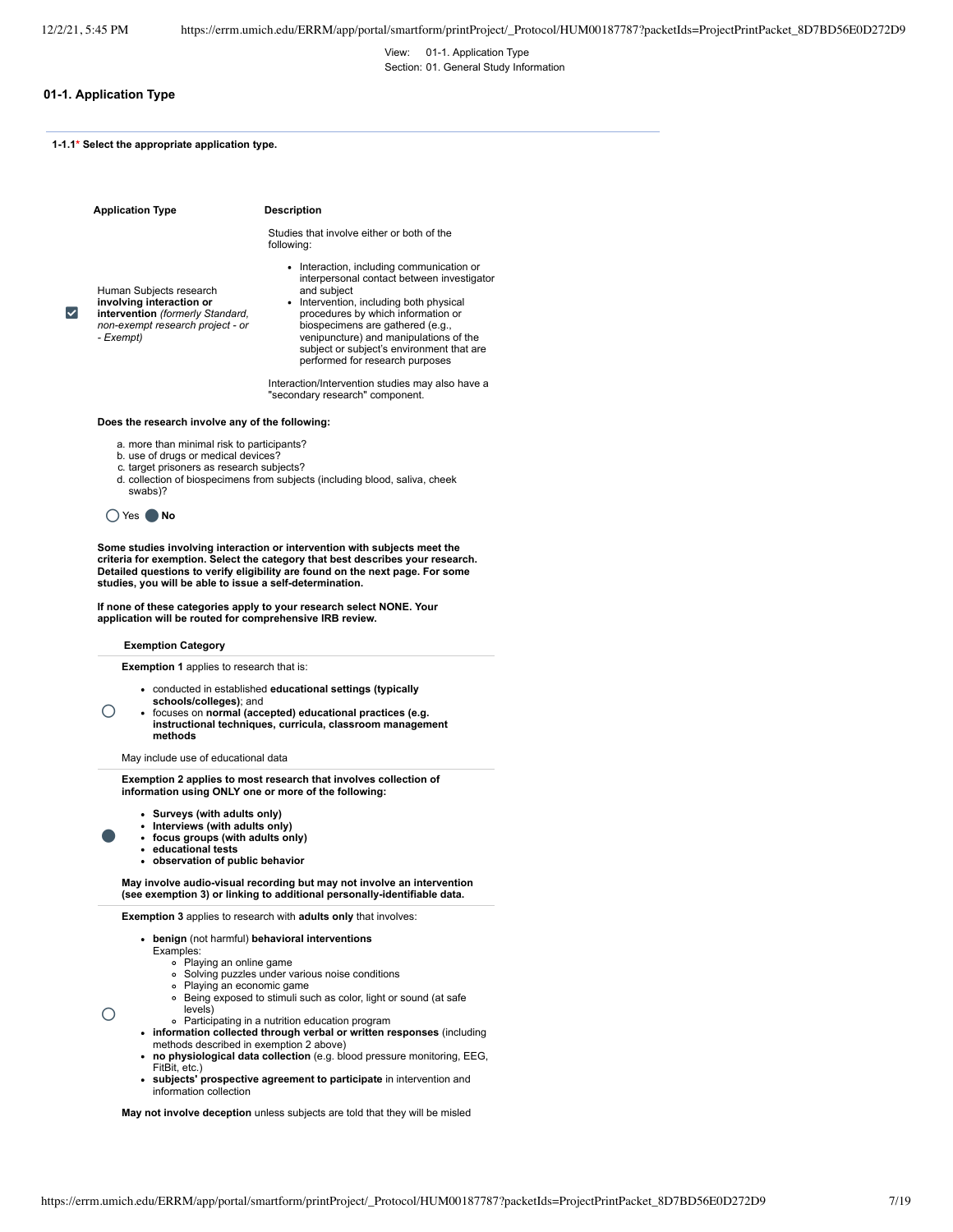$\Box$ 

#### **Exemption Category**

- $\left( \right)$ **Exemption 5** applies to **research and demonstration projects that are conducted or supported by a Federal department or agency, or otherwise subject to the approval of department or agency heads** that are **designed to study, evaluate, improve, or otherwise examine public benefit or service programs**.
- Õ **Exemption <sup>6</sup> - Taste and food quality evaluation and consumer acceptance studies**
- Õ **NONE** none of the exemption categories apply to this research.

"Secondary research" are studies that involve ONLY re-using private information and/or biospecimens that are collected for some other "primary" or "initial" activity, such as other earlier research studies, a biorepository holding specimens obtained with "broad consent, clinical care, or educational records. Includes Exemption 4 and "not regulated" projects.

#### **Do NOT use this application type for:**

- **Secondary research** uses of private information or **biospecimens**
- Studies that **also** have an interaction/intervention component, such as primary collection of information or biospecimens for the purposes of the study. (Choose instead "Human subjects research involving **interaction or intervention**.")
- Projects involving secondary use of information/biospecimens for **only nonresearch purposes**, such as QA/QI, case studies on one or two individuals, or use in a class to teach research methods. (Choose instead "Activities **not regulated** as human subjects research.")

Not all activities that involve people, their data, or specimens are covered by the regulations governing human subjects research (45 CFR 46 or 21 CFR 50/56).

**IRB review is required** for the following activities **ONLY** to assess compliance with **HIPAA** or other regulations or institutional policies:

- Research on existing data or specimens that have been coded before the researcher receives them, but identifiers still exist.
- Research Involving Deceased Individuals Only
- Pre-review of Clinical Data Sets
- Preparatory to Research Standard Public Health Surveillance or Prevention Activities

#### **IRB review is not required for the following**

**activities**, but researchers may wish complete this brief application to generate a determination letter for funding or publication purposes, or to request IRB review to confirm the "Not Regulated" determination:

Case Studies  $\ddot{\phantom{0}}$ 

Sets

- Class Activities
- Journalism/Documentary Activities Oral History
- Quality Assurance and Quality Improvement Activities
- 
- Research on Organizations Research using Publicly Available Data

Projects **lacking immediate plans for involvement of human subjects**, their data, and/or their specimens

 $\Box$ 

**COMPLEM** Activities **Not Regulated** as human subjects research

> Activities such as training grants, program projects, center grants, or multi-phase studies not involving human subjects until later years. Before release of funding, some agencies may require IRB acknowledgement of the future use of human subjects.

These projects are sometimes referred to as "umbrella projects" or "dry applications."

**Single-patient Expanded Access Drug or Biologic (Emergency Use or Non-Emergency/Compassionate Use)**

Use of an investigational drug or biologic, outside of a clinical trial, under a single-patient IND issued by the FDA for a patient faced with a serious or life-threatening disease or condition.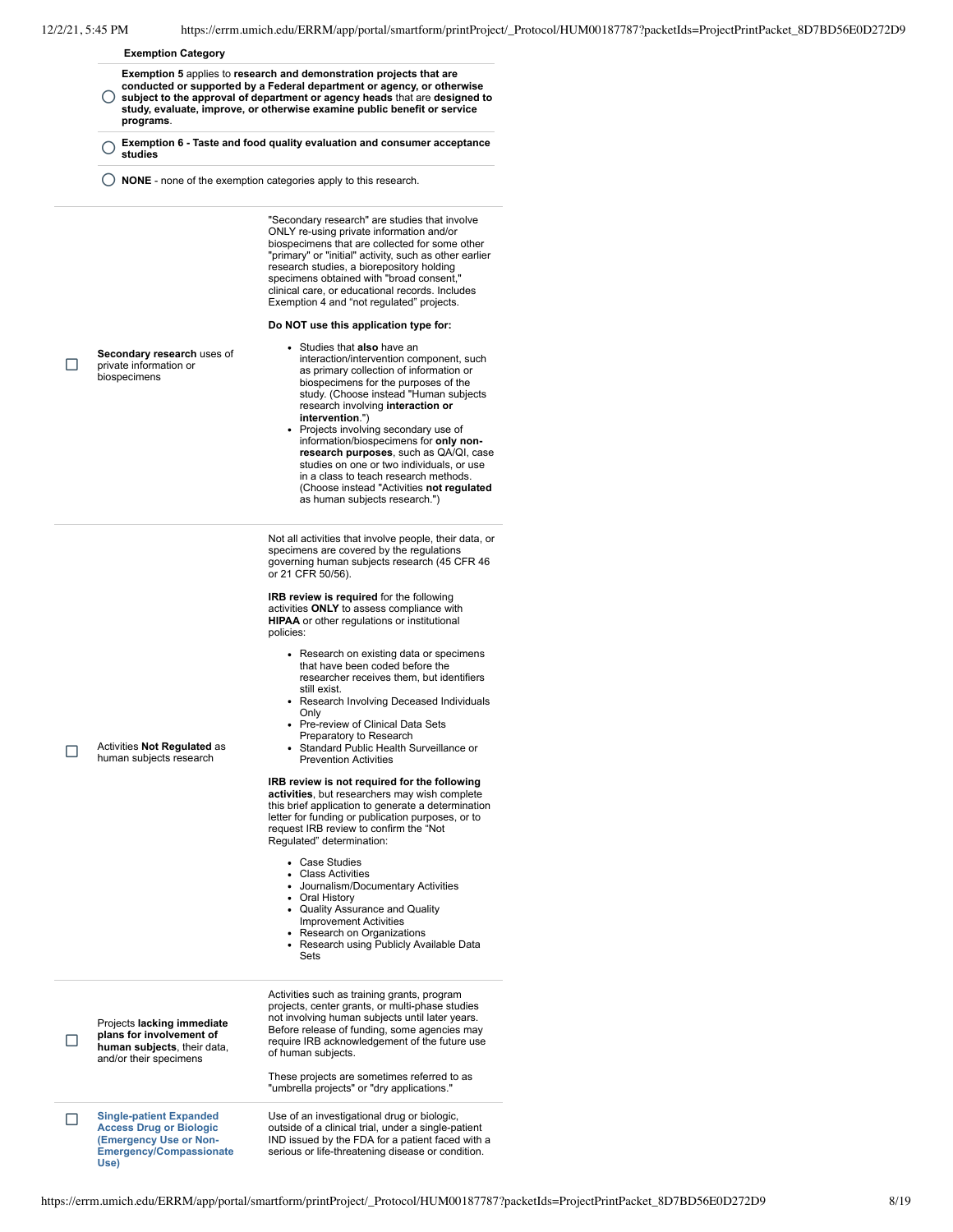| 12/2/21, 5:45 PM |                                                                                                                                |                                                                  |                                                                                                                                                                                                                                                                                                                                                                                                                                                                                                                                                                                                    | https://errm.umich.edu/ERRM/app/portal/smartform/printProject/_Protocol/HUM00187787?packetIds=ProjectPrintPacket_8D7BD56E0D272D9 |
|------------------|--------------------------------------------------------------------------------------------------------------------------------|------------------------------------------------------------------|----------------------------------------------------------------------------------------------------------------------------------------------------------------------------------------------------------------------------------------------------------------------------------------------------------------------------------------------------------------------------------------------------------------------------------------------------------------------------------------------------------------------------------------------------------------------------------------------------|----------------------------------------------------------------------------------------------------------------------------------|
|                  |                                                                                                                                |                                                                  | • Contact the IRB Chair-on-Call as soon as<br>possible once the decision to use the<br>investigational drug or biologic is made.<br>• Submission for IRB review and approval<br>is required, prior to use if feasible. If this<br>was an emergency use, submit no later<br>than five days after use of the<br>investigational agent.<br>• This includes both one-time use and<br>continuing therapy.                                                                                                                                                                                               |                                                                                                                                  |
| П                | <b>Single-patient Expanded</b><br><b>Access Device Use</b><br>(Emergency Use or Non-<br><b>Emergency/Compassionate</b><br>Use) |                                                                  | Use of an investigational device, outside of a<br>clinical trial, when this is the only option available<br>for a patient faced with a serious or life-<br>threatening disease or condition.<br>• Contact the IRB Chair-on-Call as soon as<br>possible once the decision to use the<br>investigational device is made.<br>• Submission for IRB review and approval<br>is required, prior to device use if feasible.<br>If this was an emergency use, submit<br>no later than five days after use of the<br>investigational device.<br>• This includes both one-time use and<br>continuing therapy. |                                                                                                                                  |
|                  | <b>Humanitarian Use Device</b><br>(HUD) under a HDE                                                                            |                                                                  | Non-research, on-label use of an HUD under a<br>Humanitarian Device Exemption (HDE)                                                                                                                                                                                                                                                                                                                                                                                                                                                                                                                |                                                                                                                                  |
|                  | <b>IRB</b>                                                                                                                     | Requesting Review by a Non-UM                                    | Use ONLY to request deferral of IRB oversight<br>for UM activities to a non-UM IRB or when UM is<br>a performance site in a multisite research project<br>where UM is the lead site.                                                                                                                                                                                                                                                                                                                                                                                                               |                                                                                                                                  |
| П                | IRB of Record                                                                                                                  | Multi-site Research where U-M<br>is a Coordinating Center and/or | Do not use Multi-site Research application type<br>when U-M is only a performance site - select<br>Standard application type.<br>Select when U-M is any of the following:<br>• Data Coordinating Center;<br>• Clinical Coordinating Center; or<br>• IRB of Record for non-U-M sites (for U-M<br>to be IRB of Record you must contact<br>your IRB for prior acknowledgement).<br>When U-M is also a performance site, a<br>separate application is required for local site<br>considerations.<br>Refer to special requirements at the IRB website.                                                  |                                                                                                                                  |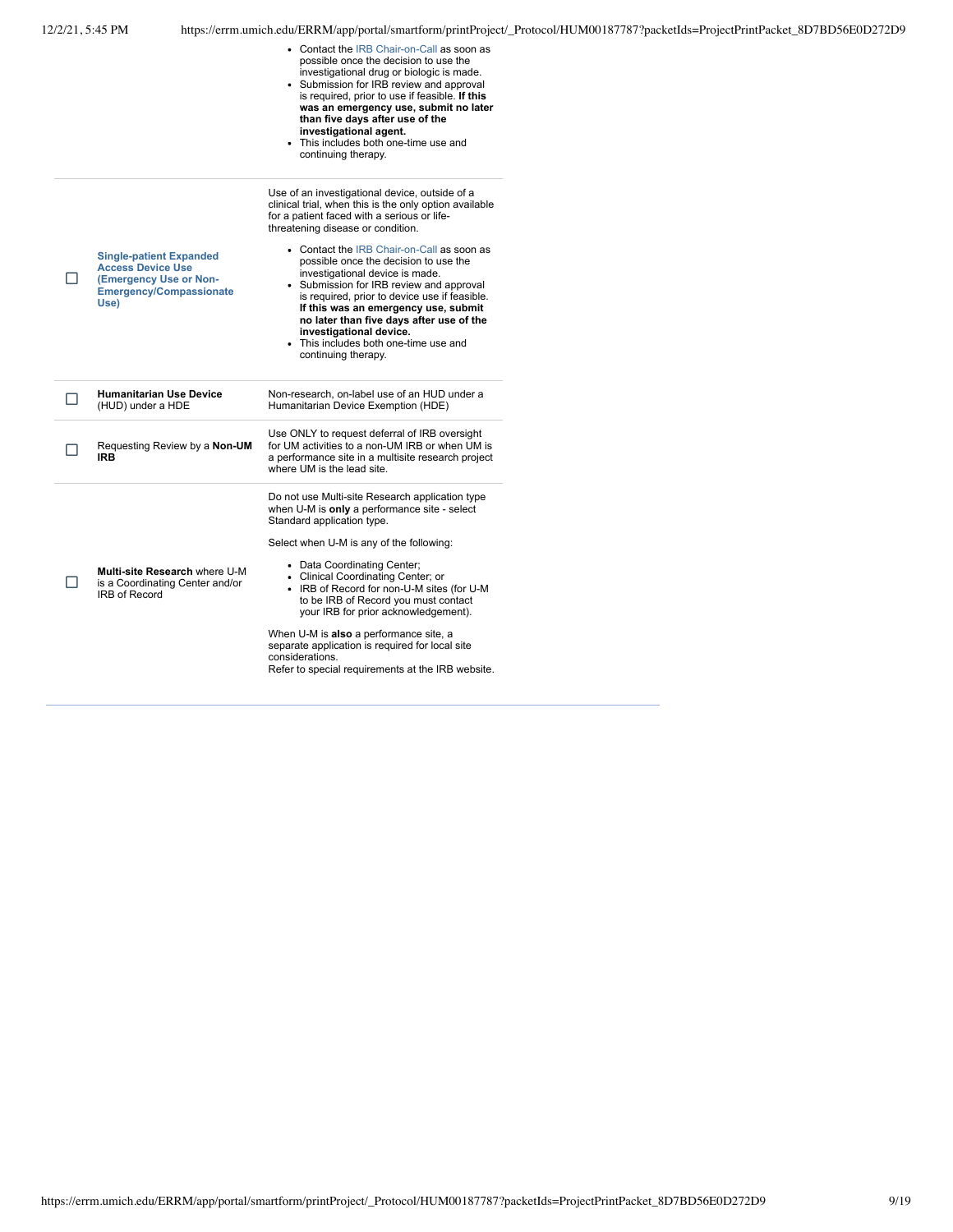View: 01-2. Standard Study Information Section: 01. General Study Information

## **01-2. Standard Study Information**

|  |  | 1-2.1* Who initiated this study? |  |  |  |
|--|--|----------------------------------|--|--|--|
|--|--|----------------------------------|--|--|--|

Student investigator or faculty member on behalf of a student

**1-2.2\* Are you or any students working on this project being paid from a federally funded training grant?**

Õ Yes Õ **No**

1-2.3 This study is currently associated with the following department. To associate this<br>research with a different department, click Select. If the department has defaulted to "student",<br>click select to specify the depa

EECS - CSE Division

**1-2.5\* Is the study related to cancer, cancer risk, or cancer care delivery?**

Õ Yes Õ **No**

Õ **Yes** Õ No

**1-2.7\* Has the scientific merit of this study already been peer reviewed (i.e., reviewed by one or more recognized authorities on the subject)?**

**1-2.7.1\* List the peer-review organization(s).**

**Peer Review Organization**

Faculty advisor, thesis committee, other student review

**1-2.8\* Is this a clinical trial?**

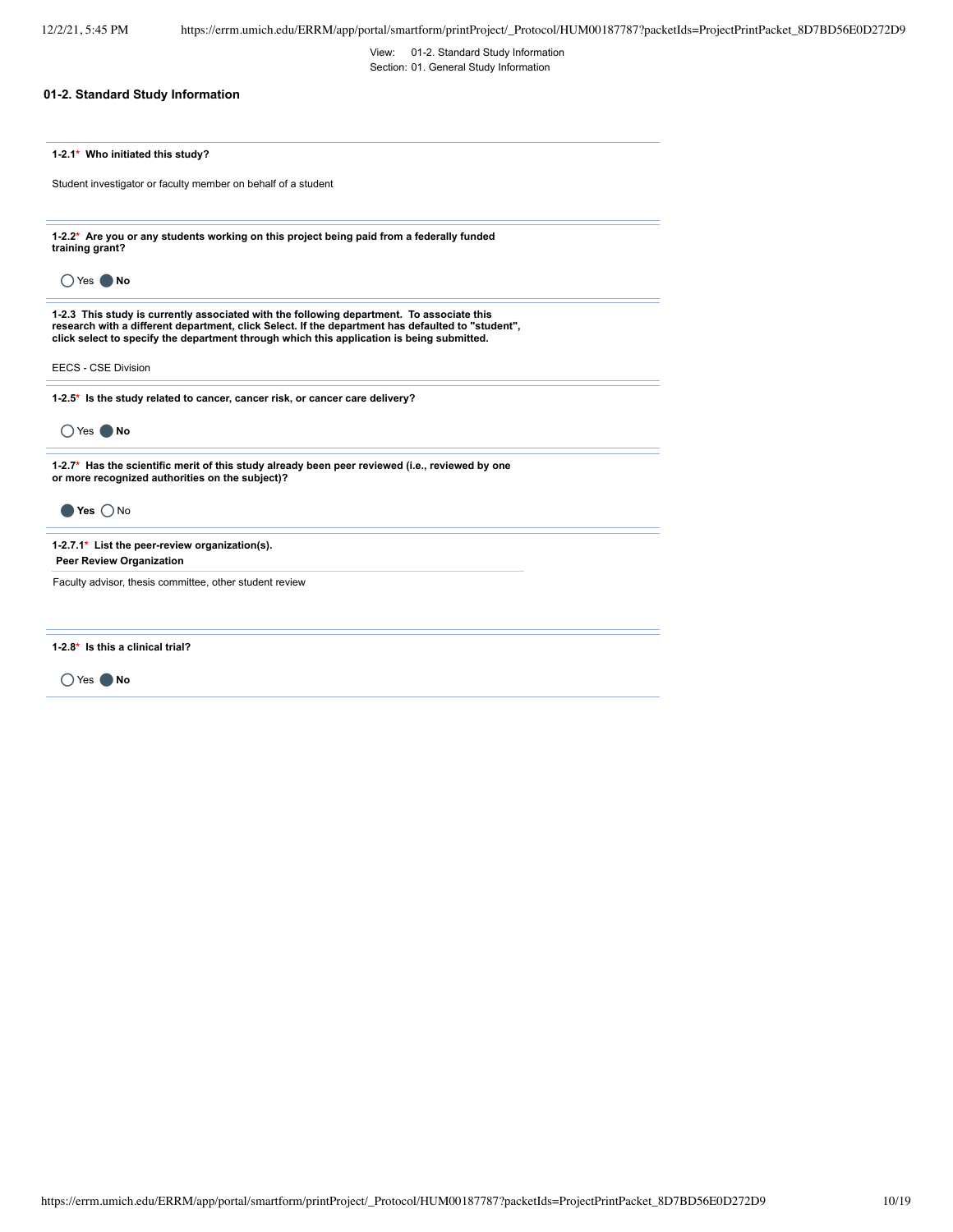View: 01-7. Student Research Information Section: 01. General Study Information

## **01-7. Student Research Information**

## **1-7.1\* This application is being submitted by a:**

**Select all that apply:**

Student for a dissertation/thesis

Student for a mentored research project (e.g. K award)

**1-7.2 Indicate course number here:**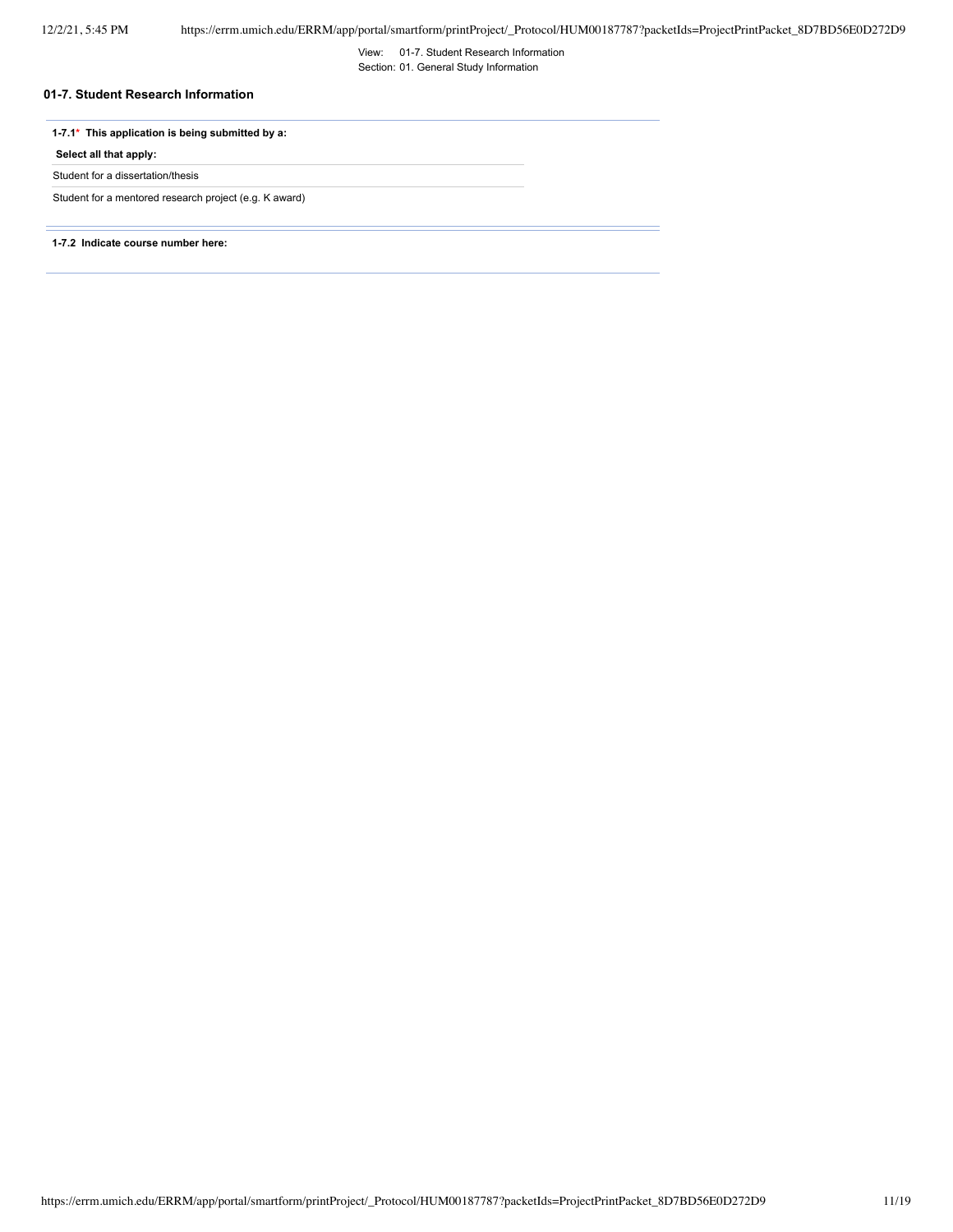View: 02. Sponsor/Support Information Section: 02. Sponsor/Support Information

## **02. Sponsor/Support Information**

The following sections request details about the current or pending sponsorship/support of this study.<br>Consider all of the choices below and complete the appropriate sections.<br>\* Note: At least one of the following sections **must be added one at a time.**

**2.1 Please select all Proposal Approval Forms (PAFs), Awards (AWDs), and/or Unfunded Agreements (UFAs) associated with this study.**

ˈ **Click here to indicate that a PAF(s) has not been initiated.**

## **Related PAFs:**

| ID | Title                | ΡI | <b>Direct Sponsor</b>         | <b>Prime Sponsor</b> | State | Has SUBKs? | <b>Related Awards</b> |
|----|----------------------|----|-------------------------------|----------------------|-------|------------|-----------------------|
|    |                      |    | There are no items to display |                      |       |            |                       |
|    | <b>Related AWDs:</b> |    |                               |                      |       |            |                       |

**Award ID Title PI Direct Sponsor Prime Sponsor State Has SUBKs? Project Period Awarded PAFs** There are no items to display

## **Related UFAs:**

| UFA ID                        | Title | <b>State</b> | Category | <b>Start Date</b> | <b>End Date</b> |
|-------------------------------|-------|--------------|----------|-------------------|-----------------|
| There are no items to display |       |              |          |                   |                 |

**2.2 Internal UM Sponsor(s)/Support: [Including department or PI discretionary funding]**

| Type                        | <b>Department Sponsor</b> | <b>Support Type</b> |
|-----------------------------|---------------------------|---------------------|
| View PI Discretionary Funds | EECS - CSE                | Financial           |

**2.3 Check here if the proposed study does not require external or internal sponsorship or support:**

|  | __ |  |
|--|----|--|
|  |    |  |
|  |    |  |
|  |    |  |
|  |    |  |

**2.4\* Is there any other financial or non-financial sponsorship or support not covered in the sections above?**

Õ Yes Õ **No**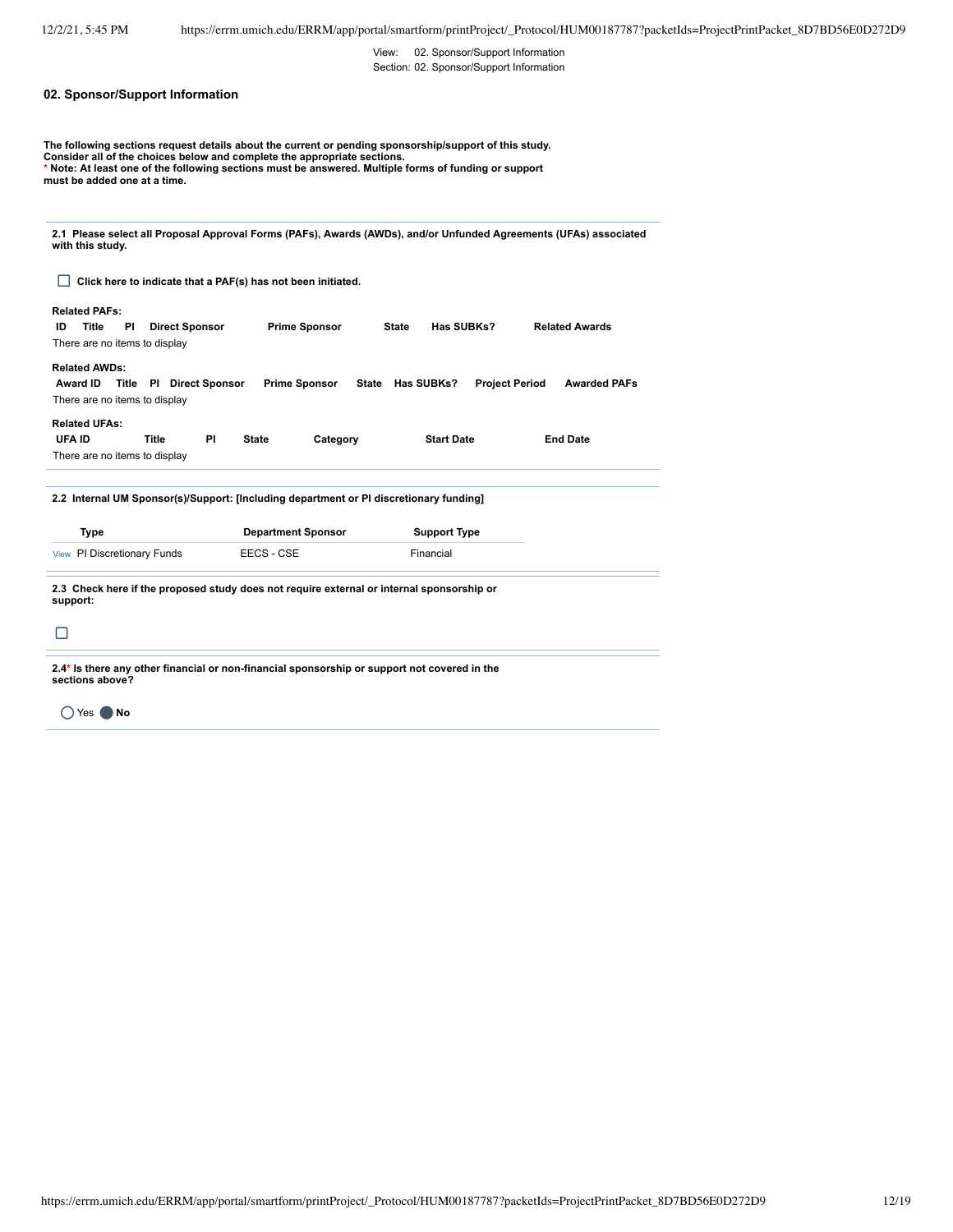View: VIEW000593\_customAttributes.\_attribute239.customAttributes.\_attribute3\_Internal Sponsor Detail Section: 02. Sponsor/Support Information

## **Internal Sponsor Detail**

| 2.2.1* Department Sponsor/Support:           |         |
|----------------------------------------------|---------|
| EECS - CSE                                   |         |
| 2.2.2* Sponsor Type:                         |         |
| PI Discretionary Funds                       |         |
| If other, please specify:                    |         |
| 2.2.3* Support Type:                         |         |
| Financial                                    |         |
| 2.2.4* Is the support confirmed?             |         |
| Yes $\bigcap$ No                             |         |
| 2.2.5* Please describe the award/support:    |         |
| \$100 for a gift card drawing                |         |
| 2.2.6 Upload Supporting Documentation        |         |
| <b>Name</b><br>There are no items to display | Version |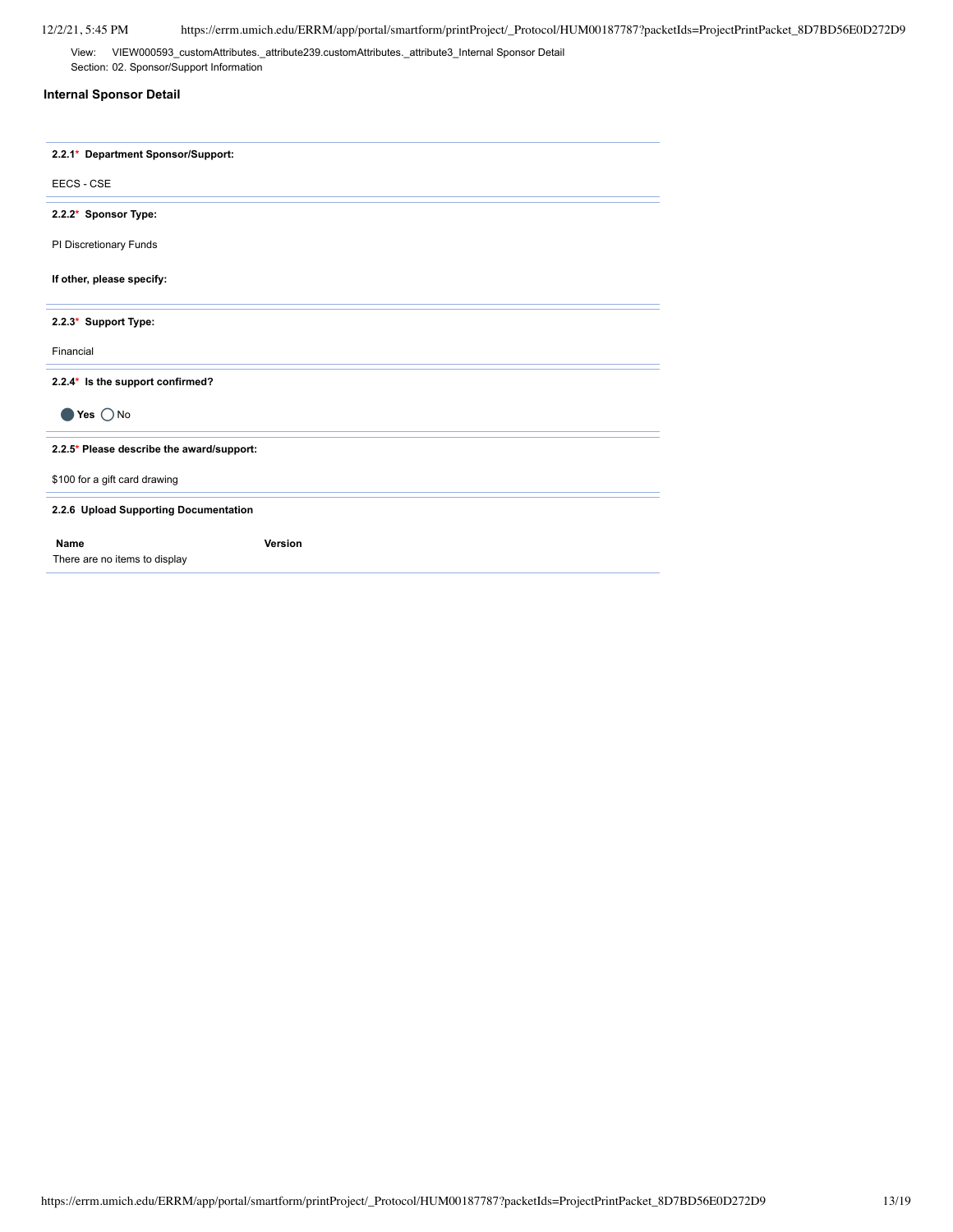View: 03. UM Study Functions Section: 03. Performance Sites

## **03. UM Study Functions**

**3.1\* Indicate all functions that will be performed at University of Michigan locations.**

#### **Select all that apply:**

Recruitment (including screening)

Interaction (e.g., information gathering, survey, interview, focus groups, etc.)

Primary or secondary analysis (data/specimen)

Storage (data and/or specimen): Responsible for the management, security and transfer of study data and/or specimens.

If other, please specify.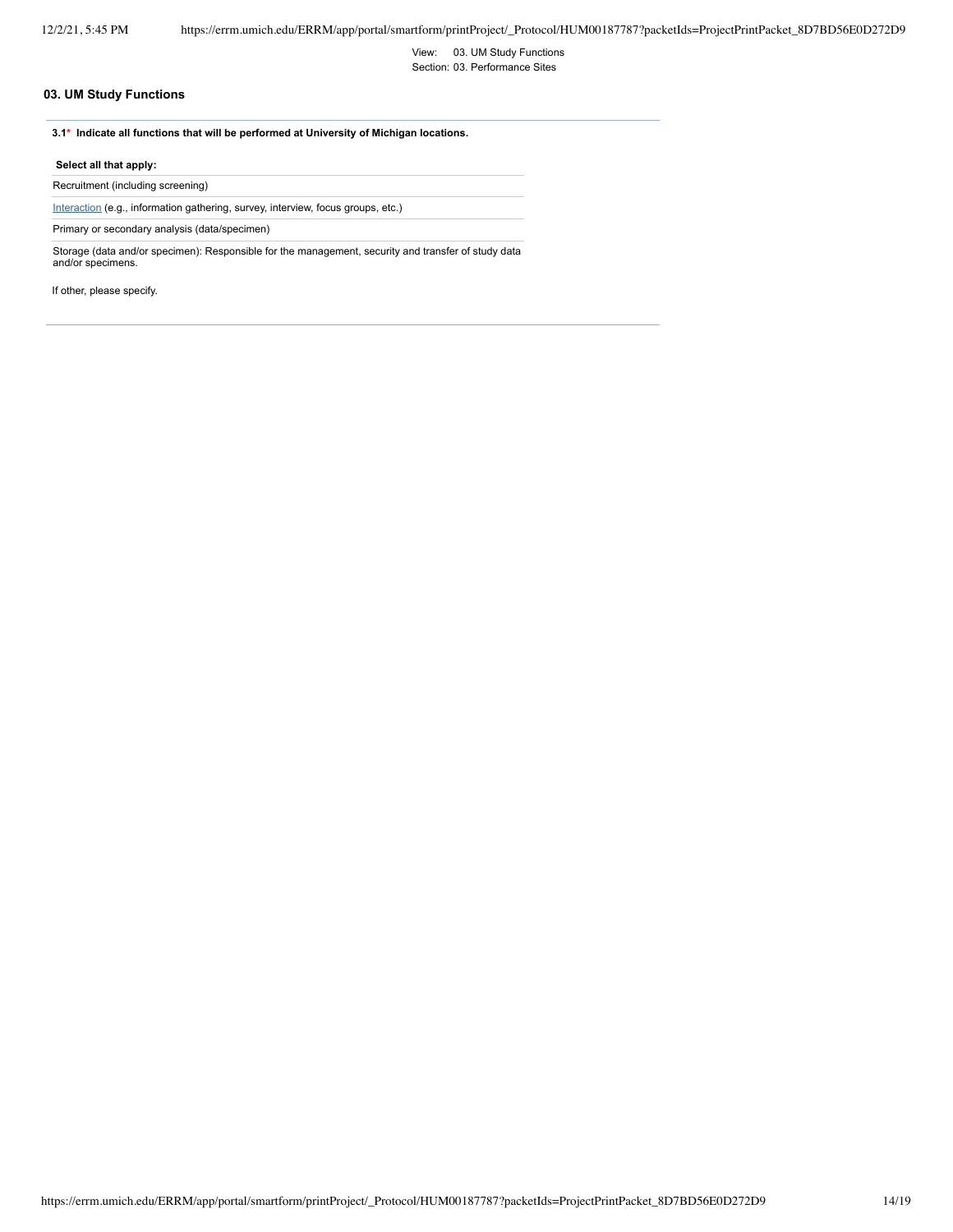View: 03-1. Performance Sites Section: 03. Performance Sites

## **03-1. Performance Sites**

|                               | 3-1.1* Performance Sites: |                                                             |  |                                             |
|-------------------------------|---------------------------|-------------------------------------------------------------|--|---------------------------------------------|
| Location                      |                           | Country "Engaged" in Performance<br>the research? Site Type |  | <b>Site Function</b>                        |
| University of USA<br>Michigan |                           | ves                                                         |  | Storage, Interaction, Analysis, Recruitment |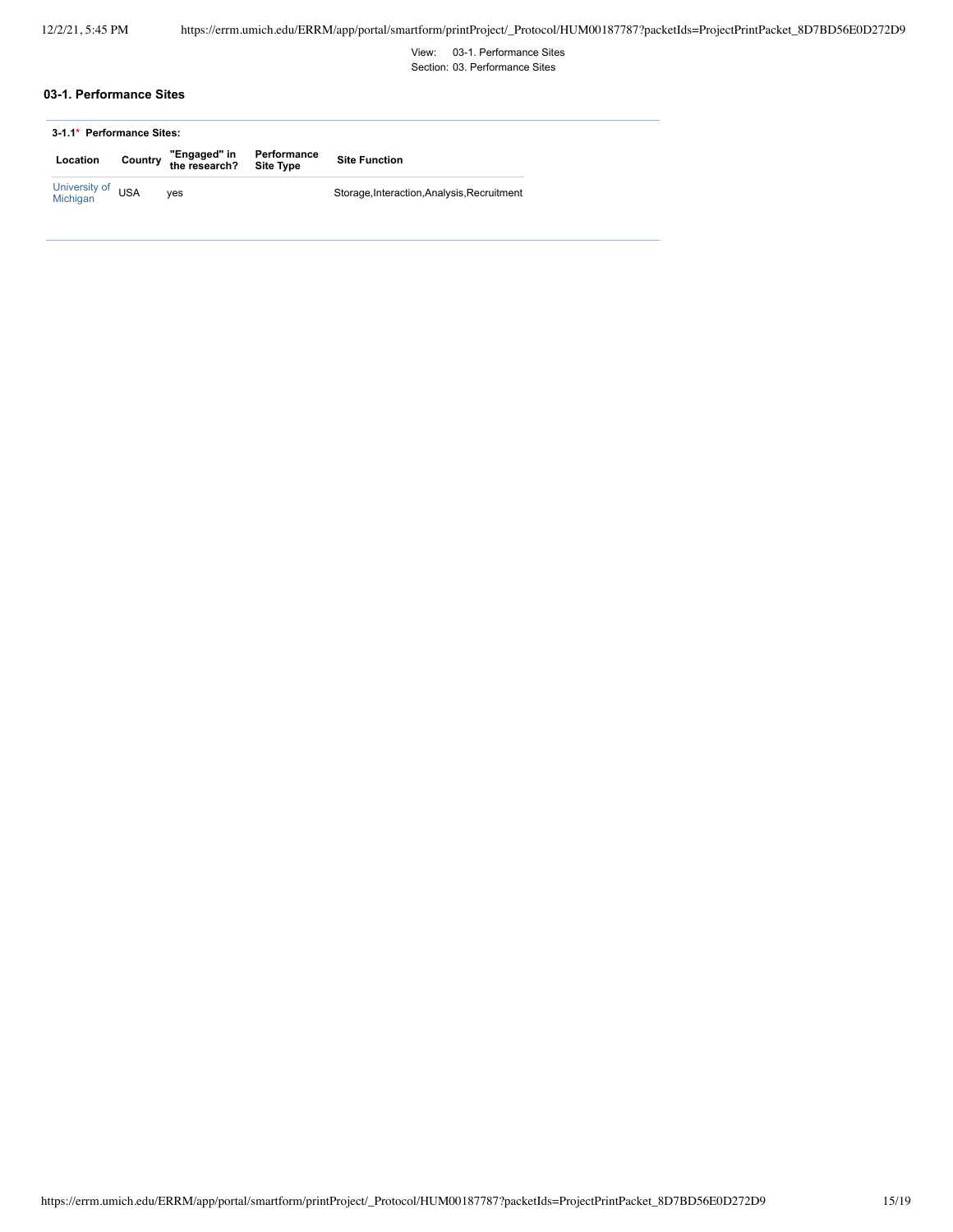View: Performance Site Detail

Section: 03. Performance Sites

## **Performance Site Detail**

| 3-1.2* Location or Institution:                                                                                          |  |
|--------------------------------------------------------------------------------------------------------------------------|--|
| University of Michigan                                                                                                   |  |
| 3-1.3 Address:                                                                                                           |  |
| City                                                                                                                     |  |
| State                                                                                                                    |  |
| Country* USA                                                                                                             |  |
| 3-1.4* Function of this location with respect to this study:<br>Select all that apply:                                   |  |
| Recruitment (including screening)                                                                                        |  |
| Interaction (e.g., information gathering, survey, interview, focus groups, etc.)                                         |  |
| Primary or secondary analysis (data/specimen)                                                                            |  |
| Storage (data and/or specimen): Responsible for the management, security and transfer of study data<br>and/or specimens. |  |
| If other, please specify:                                                                                                |  |
|                                                                                                                          |  |

**3-1.5\* Will this site be "engaged" in the conduct of the research?**

Õ **Yes** Õ No

**3-1.6 If known, provide the Federalwide Assurance (FWA) number for this location.**

FWA00004969

3-1.7 If applicable, indicate what organization, agency or government office has reviewed this<br>research and provided its approval (e.g., IRB, ethics committee, school district office, prison<br>official, nursing home adminis

#### **3-1.8 Upload any location site approval documentation here:**

**Name Version**

There are no items to display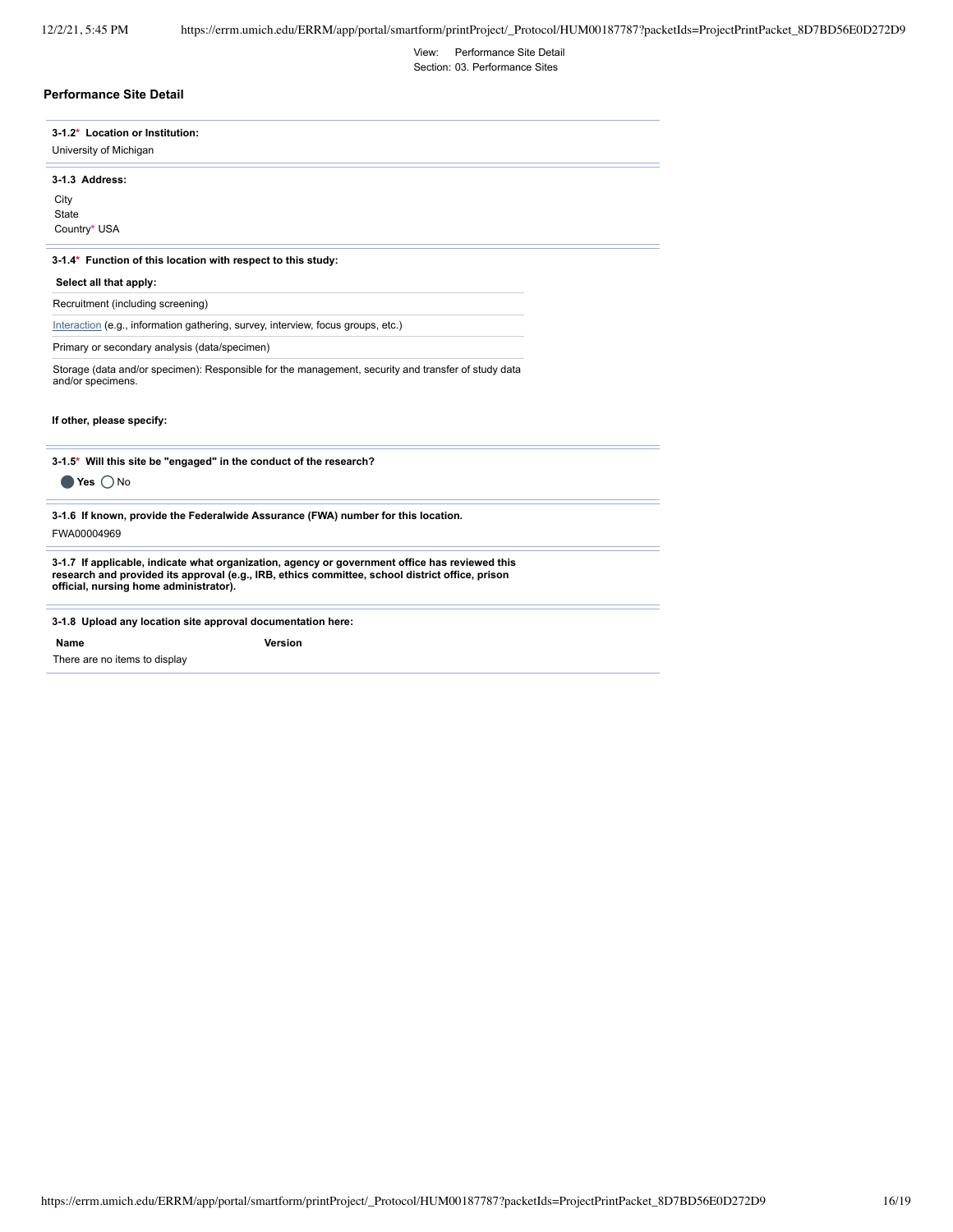View: Exemption 2 Section: 12. Exemption

### **Exemption 2**

**Completion of this section is required based on the Exemption Category selected in question 1-1.1.**

Exemption 2 applies to projects that include either:

- 1. Observation of Public Behavior; or
- 2. Interactions with human subjects that involves collection of information ONLY using the follow methods:
	- Surveys
		- o Interviews (including cognitive interviews)
		- Focus Groups  $\circ$
		- $\circ$ Educational tests (cognitive, diagnostic, aptitude, achievement)
		- Observation of public behavior

Audio and/or video recording of these observations or interactions is permitted.

This exemption does not apply if the research involves:

- Interventions/manipulations that are distinct from the information collection methods
- Collection of biospecimens in conjunction with surveys/interviews/educational tests
- Linking information collected via this exemption to other personally-identifiable data  $\bullet$

**1\* Confirm that your research involves the collection of information ONLY using one or more of**

- **the following:**
	- **Surveys (information collected through questionnaires, in person or online)**
	- **Interviews Focus Groups**
	-
	- **Educational Tests (cognitive, diagnostic, aptitude, achievement)**
	- **Observation of public behavior**



**1.1\* Does the research involve children?**

Õ Yes Õ **No**

#### **2\* Does the research collect information about the subject in such a manner that their identity can be readily ascertained by the study team, directly or through identifiers linked to the subjects?**

This means that the information is collected with direct identifiers (name, address, email, phone number, social security number, student ID, medical record number) or indirect identifiers, such as a code that can link back to the subject or data elements that could be combined to readily re-identify an individual (dates, employment history, etc.).

| Yes | Nο |
|-----|----|
|-----|----|

**3\* Will the research involve the access, collection, use, maintenance, or disclosure of protected health information (PHI) to identify eligible subjects? [Require Section 25]**



**4\* Provide a brief summary of your research (subject population, study procedures, location of research) or upload protocol below.**

Subject Population: We will be studying computing programmers at various skill levels and their attitudes towards and usage patterns with cannabis. Novices will be recruited from an email list of declared computer science students at the University of Michigan. Experts will be recruited from publicly available emails on GitHub, an open-source software development platform. (See uploaded recruitment Materials) We will also recruit developers using social media posts (e.g. programmingrelated subreddits). The social media posts will be isomorphic to the email. To differentiate between populations, different recruitment locations will each have a different link to the same survey.

Recruitment Sites:

1. Publicly available emails on GitHub

2. Email lists of declared computer science students at the University of Michigan

3. Twitter posts

4. Reddit posts on r/programming, r/machinelearning, r/softwareengineering, r/coding, r/compsci, r/software

5. Potentially contacts at three companies: GrammaTech, Microsoft, and Google, will distribute our recruitment material as well

#### Study Procedure:

1. We will either email participants an invitation to participate in the study with a link to a survey, or participants will see the link posted on a programming social medial site. Links will vary based on the place they are posted, but will not be unique to participants (e.g. social media vs GitHub). 2. The survey will take around 15-30 minutes to complete, and will be administered from the HIPAA compliant UMHS Qualtrics survey platform, and all data will be held at the University of Michigan. The first page will contain informed consent information, which participants agree to by continuing with the survey. Participants can stop the survey at any time. This main survey will not collect any identifiable information (e.g IP address, name, address). It will ask about participants' attitudes and usage patterns towards cannabis use in general and cannabis use while programming or completing software engineering tasks. It will also ask demographics questions to gauge participants' programming and software development experience.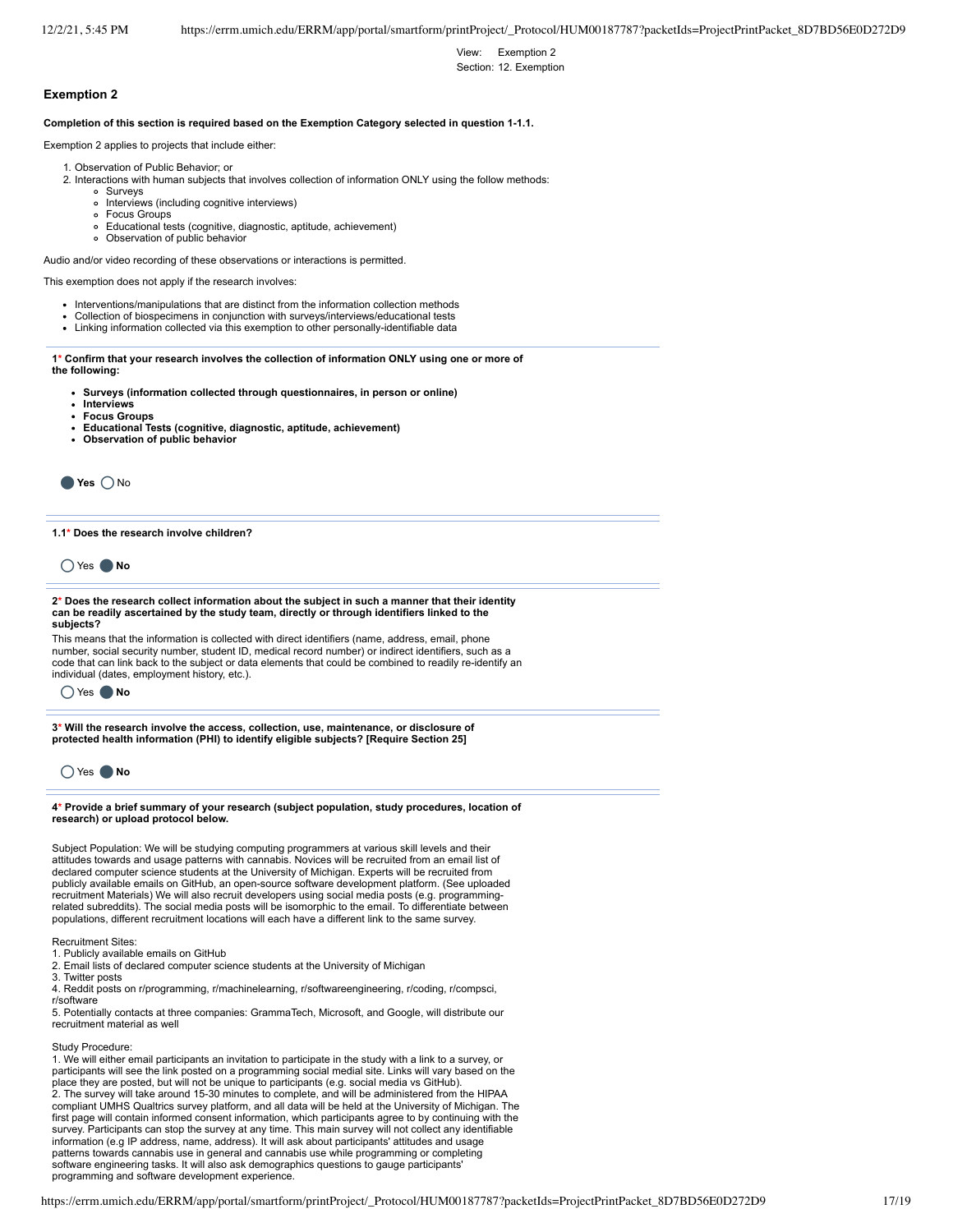3. At the end of the survey, there will be a link to an optional second survey hosted on a separate platform (google forms). In this survey, participants can opt-in to a drawing for one of 5 \$100 awards. These awards will be chosen randomly from participants who opt-in and will be administered on different days. They can also indicate if they'd be interested in being contacted in the future for potential follow-up studies. On this second website, participants will need to enter their names, email addresses, and physical addresses for tax purposes.

Lottery details: According to the State of Michigan (SOM) Act 382 of 1972, this prize drawing by definition is considered a raffle. In addition, according to SOM Act 382, Section 432.105d the University of Michigan is considered a "Qualified Organization" and is excluded from obtaining a license under specific criteria which have been outlined by the University of Michigan (https://researchcompliance.umich.edu/researchincentive-guidelines). The prize is a \$100-dollar gift card, of which there are 5 for a total of \$500.00. According to the IRB criteria, daily prize awards cannot total more than \$100. Therefore, there will be five \$100.00 gift cards given for a total of 5 drawings occurring on 5 separate days. Participants who choose to participate will be pooled into 5 equally distributed groups. Individuals cannot be entered into a pool for a prize more than once. Odds of winning a gift card is based on the total number of individuals who complete the survey and choose to participate in the drawing. Survey respondents are eligible to win a maximum of one prize. Prize drawings are conducted within 30 days of the conclusion of the survey (est. 06/15/21). Prize winners will be notified by email.

Location of Research: The main survey will be administered from the HIPAA compliant UMHS Qualtrics survey platform, and all data will be held at the University of Michigan. The separate compensation and follow-up survey will be hosted on Google Forms. Once data collection is complete, all data will be stored and analyzed on University of Michigan-supported computers that have password and identification protections.

Confidentiality and Data Protection: We will be collecting potentially sensitive information (e.g. cannabis use). However, we will not be collecting any identifying information that can be reasonably connected to this sensitive information. We will not collect IP addresses. Names, emails, and addresses will only be collected on a separate survey on a different platform that can not be connected back to the main survey with the sensitive information. To secure our data, it will be stored on a password protected laptop that is supported by the University of Michigan. Participant names and personal information will not be shared with other researchers outside of the research team on this IRB.

Document Uploads: For number 5, we have uploaded both word and PDF versions of our main Qualtrics survey, a PDF of the compensation survey, and a document with recruitment materials.

#### **5\* Upload documents (e.g. protocol document, survey/interview/test questions, or other documents relevant to your research).**

The submission of an informed consent document is not required for studies that do not collect identifiable, sensitive data. Researchers still have an ethical obligation to ensure that participants are fully informed about the nature of a research project so that they can make an informed decision to participate.

| Name                                                | Version |
|-----------------------------------------------------|---------|
| 鸕<br>Cannabis and Programming Survey (4).docx(0.01) | 0.01    |
| 齿<br>Final optional google form(0.01)               | 0.01    |
| الدا<br><b>Qualtrics Questions PDF(0.01)</b>        | 0.01    |
| 鸕<br>Recruitment Materials.docx(0.03)               | 0.03    |

**6\* Will subjects receive payment or other incentives for their participation in the study?**

## Õ **Yes** Õ No

**6.1\* What is the estimated maximum total payment to an individual subject?**

## \$26-\$100

**6.2\* Please indicate what information you will be collecting from subjects that will be paid for their participation:**

| V<br>Name<br>None<br>∣✓<br><b>Address</b><br>Email<br>$\vert\bm{\vee}\vert$<br>Social Security Number (SSN) | Select all that apply: |  |
|-------------------------------------------------------------------------------------------------------------|------------------------|--|
|                                                                                                             |                        |  |
|                                                                                                             |                        |  |
|                                                                                                             |                        |  |
|                                                                                                             |                        |  |
|                                                                                                             |                        |  |